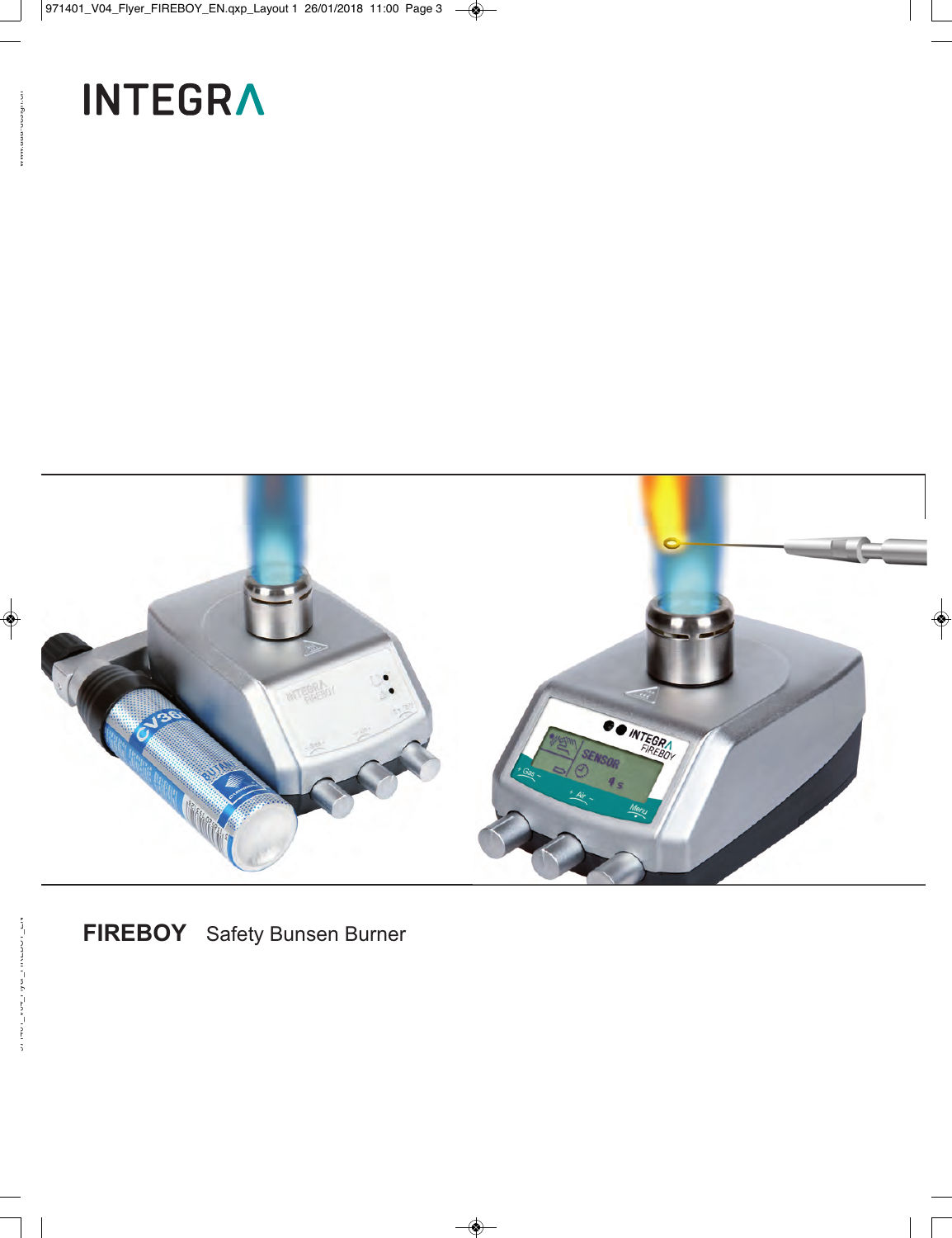## **FIREBOY**



Working with an open flame is an integral part of many routine applications in life sciences and chemistry laboratories. But the dangers of working with alcohol burners, ordinary gas cookers or standard Bunsen burners connected to the house gas system should not be underestimated. Hence, it is not surprising that explosions and fires caused by such devices are common sources of laboratory accidents

The FIREBOY Safety Bunsen Burner was developed to eliminate these dangers. Its elaborate design provides the user with the most convenient way of operation and at the same time meets today's highest safety standards.

#### **Safe operation**

DVGW\* safety certified, the FIREBOY is proven to ensure highest application safety by eliminating the risk of gas leaking and explosion. With the FIREBOY, gas flows and the flame ignites only if consciously activated by the operator. To prevent unignited gas leakage, the FIREBOY automatically tries to reignite the flame if it accidentally extinguishes. Should it for any reason fail to do so, the unit will interrupt the gas supply. An automatically shut off after a user-defined maximum burning time, eliminates any danger if the unit is unintentionally left on.



#### **Convenient handling**

The FIREBOY is built to provide a convenient operation. All functions are easily controlled by the intuitive graphical user interface. Gas ignition is both rapid and safe – the FIREBOY requires no lighter or matches. The FIREBOY can be operated in different operation modes. The automatic ignition, triggered by the optical sensor or the foot switch, allows hands-free operation.

### **Independent and portable**

The FIREBOY provides you with maximal flexibility if equipped with a rechargeable battery and a gas cartridge adapter. All adapters can be easily connected to the FIREBOY by a proprietary quick coupling system – a perfect solution for working in a laminar bench flow or even outdoors.

#### **Functional and robust design**

The FIREBOY requires only minimal bench space. It is robust and can not tip over during use. The smooth, chrome-plated metal housing is easy to clean and provides both UV and solvent resistance. To protect the burner chamber from contamination when working with liquids, the folding stand at the base of the FIREBOY can be used to incline the device.





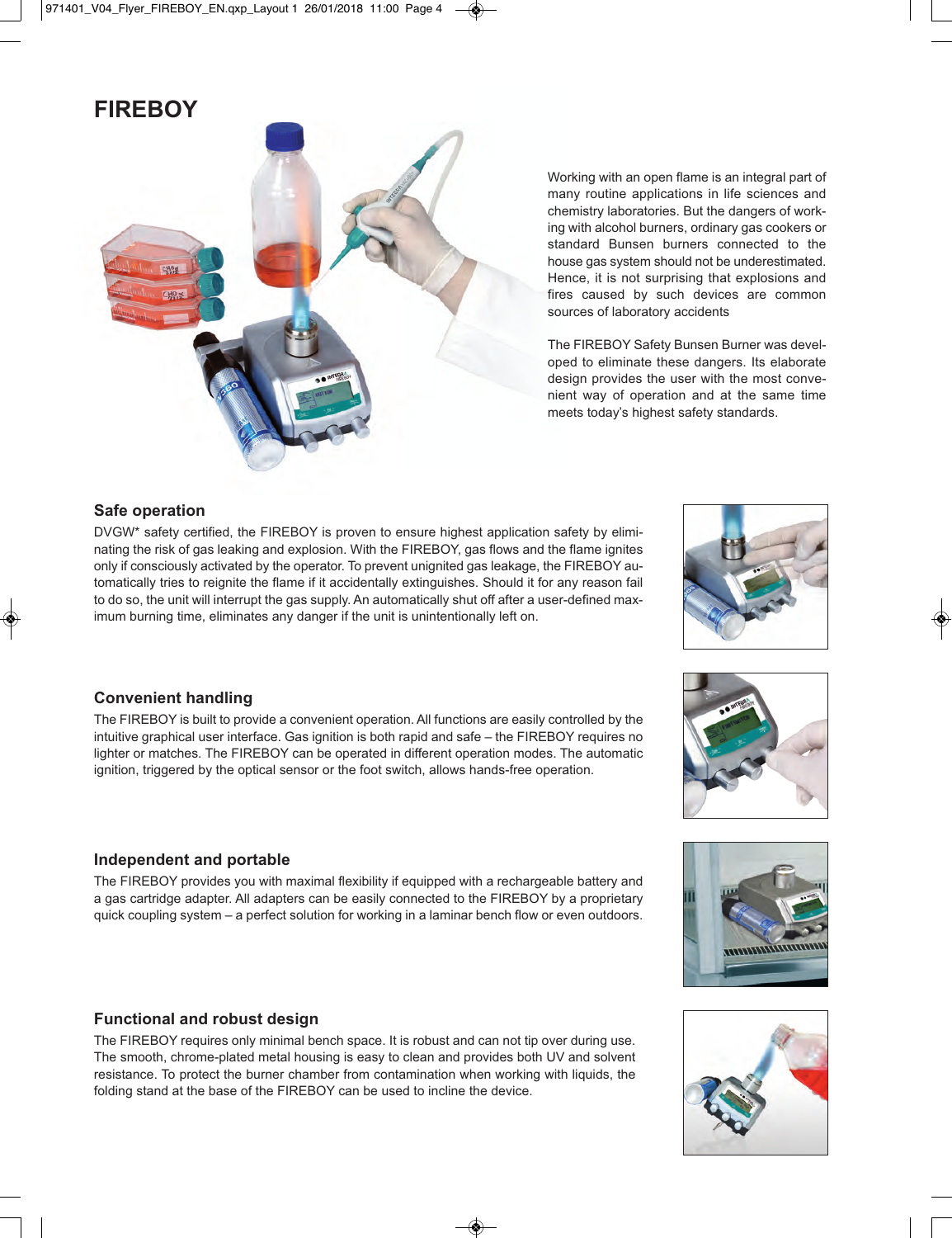



FIREBOY plus



FIREBOY eco

| <b>Features</b>                       | <b>FIREBOY eco</b> | <b>FIREBOY plus</b> |
|---------------------------------------|--------------------|---------------------|
| <b>Safety</b>                         |                    |                     |
| <b>Flame monitoring</b>               | $\checkmark$       | $\checkmark$        |
| Overtemperature switch                | J                  |                     |
| 2x sensor activation                  |                    | ℐ                   |
| Adjustable burning time               |                    |                     |
| <b>DVGW</b> certification             | ✓                  | ✓                   |
| <b>Convenient handling</b>            |                    |                     |
| Graphical user interface              |                    | ✓                   |
| <b>Button mode (Continuous)</b>       | ✓                  | ℐ                   |
| Foot switch mode                      | ✓                  | J                   |
| Sensor mode                           |                    | ✓                   |
| Independent and portable              |                    |                     |
| Quick coupling gas cartridge adapters | ✓                  | ✓                   |
| <b>Battery operation</b>              |                    | J                   |
| Automatic power off                   |                    |                     |
| Removable burner head                 | ✓                  | ✓                   |
| <b>Robust and Functional design</b>   |                    |                     |
| UV / solvent resistant housing        | $\checkmark$       | $\checkmark$        |
| Folding stand to incline the device   | ✓                  |                     |

#### **Technical Data**

| Footprint (W x D) | $100 \times 150$ mm       |
|-------------------|---------------------------|
| Height            | 60 mm without burner head |
| Weight            | 1300q                     |

## **Power Supply**

| Input voltage    | 100-240 VAC, 50/60 Hz |
|------------------|-----------------------|
| Primary adapters | EU, UK, US, JP, AU    |
|                  |                       |

#### **Gas input pressure**

| Propane-/Butane gas    | 50 mbar |
|------------------------|---------|
| Natural gas            | 20 mbar |
| Max. flame temperature | 1200 °C |